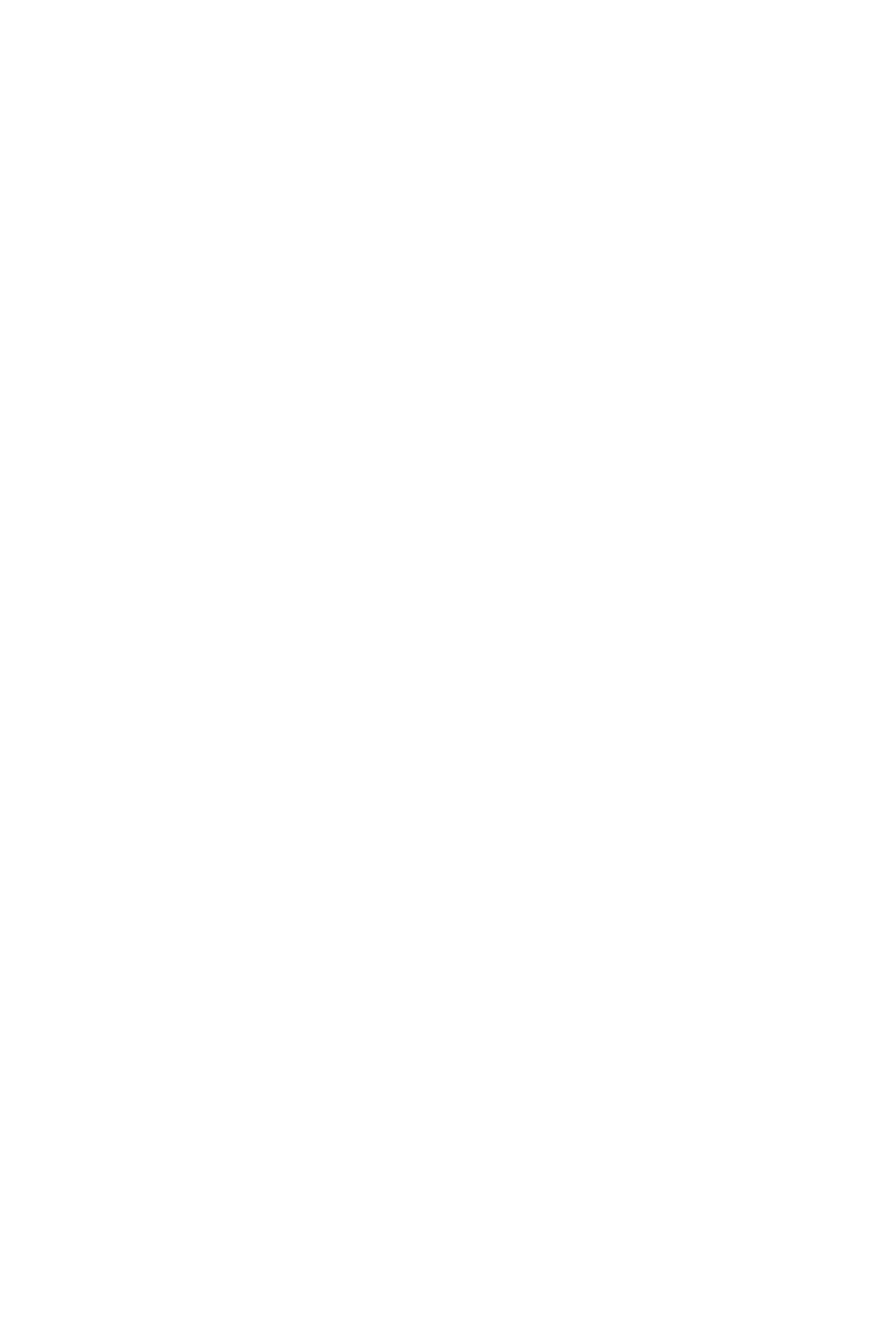# GATES OF POWER. Actualize Your True Self

# **NOMI BACHAR**



FINDHORN PRESS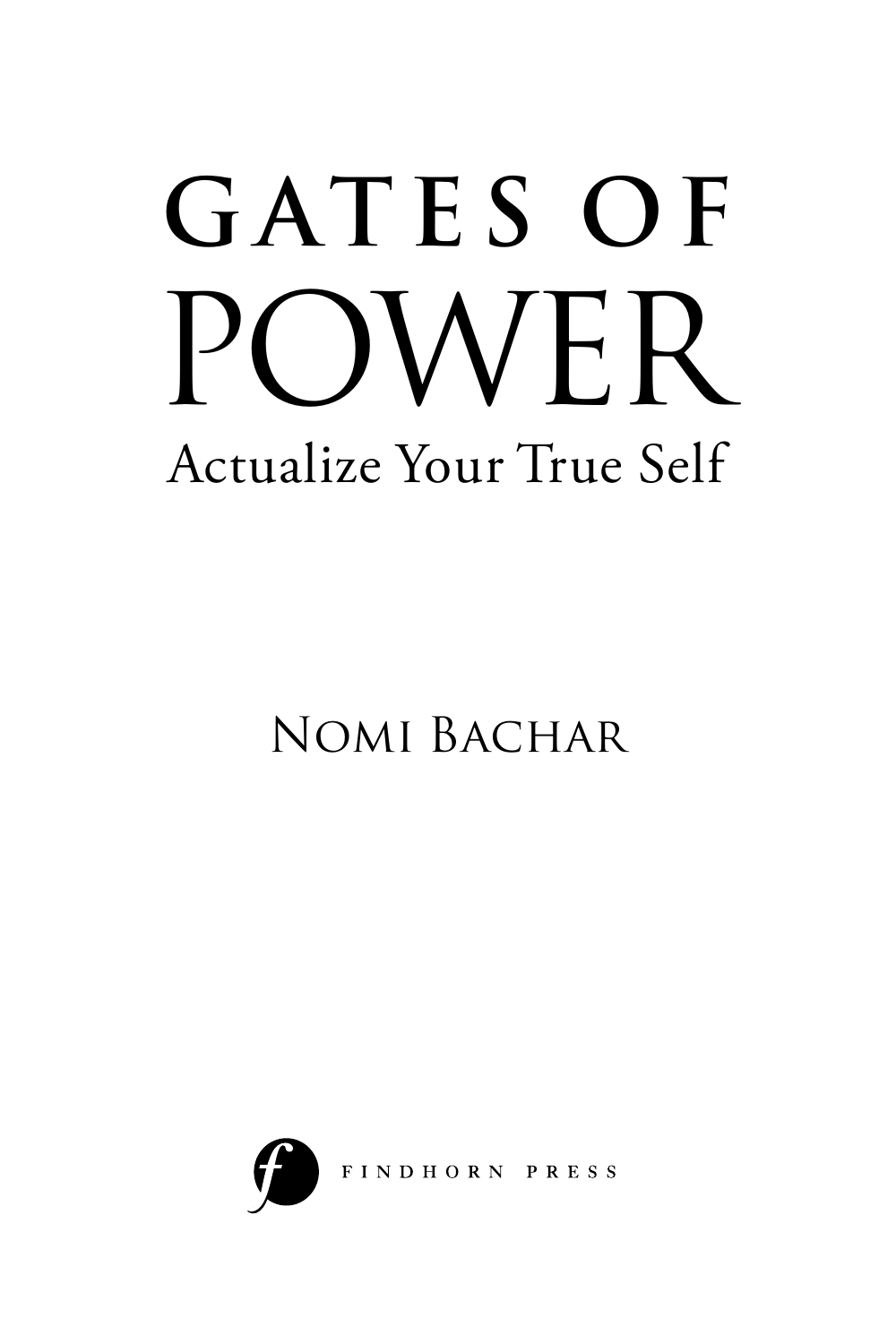© Nomi Bachar 2014

The right of Nomi Bachar to be identified as the author of this work has been asserted by her in accordance with the Copyright, Designs and Patents Act 1998.

Published in 2014 by Findhorn Press, Scotland

ISBN 978-1-84409-466-0

All rights reserved.

The contents of this book may not be reproduced in any form, except for short extracts for quotation or review, without the written permission of the publisher.

A CIP record for this title is available from the British Library.

Edited by Nicky Leach Front cover design by Richard Crookes Interior design by Damian Keenan Printed in the USA?

> Published by Findhorn Press 117-121 High Street, Forres IV36 1AB, Scotland, UK *t* +44 (0)1309 690582 *f* +44 (0)131 777 2711

*e* info@findhornpress.com

www.findhornpress.com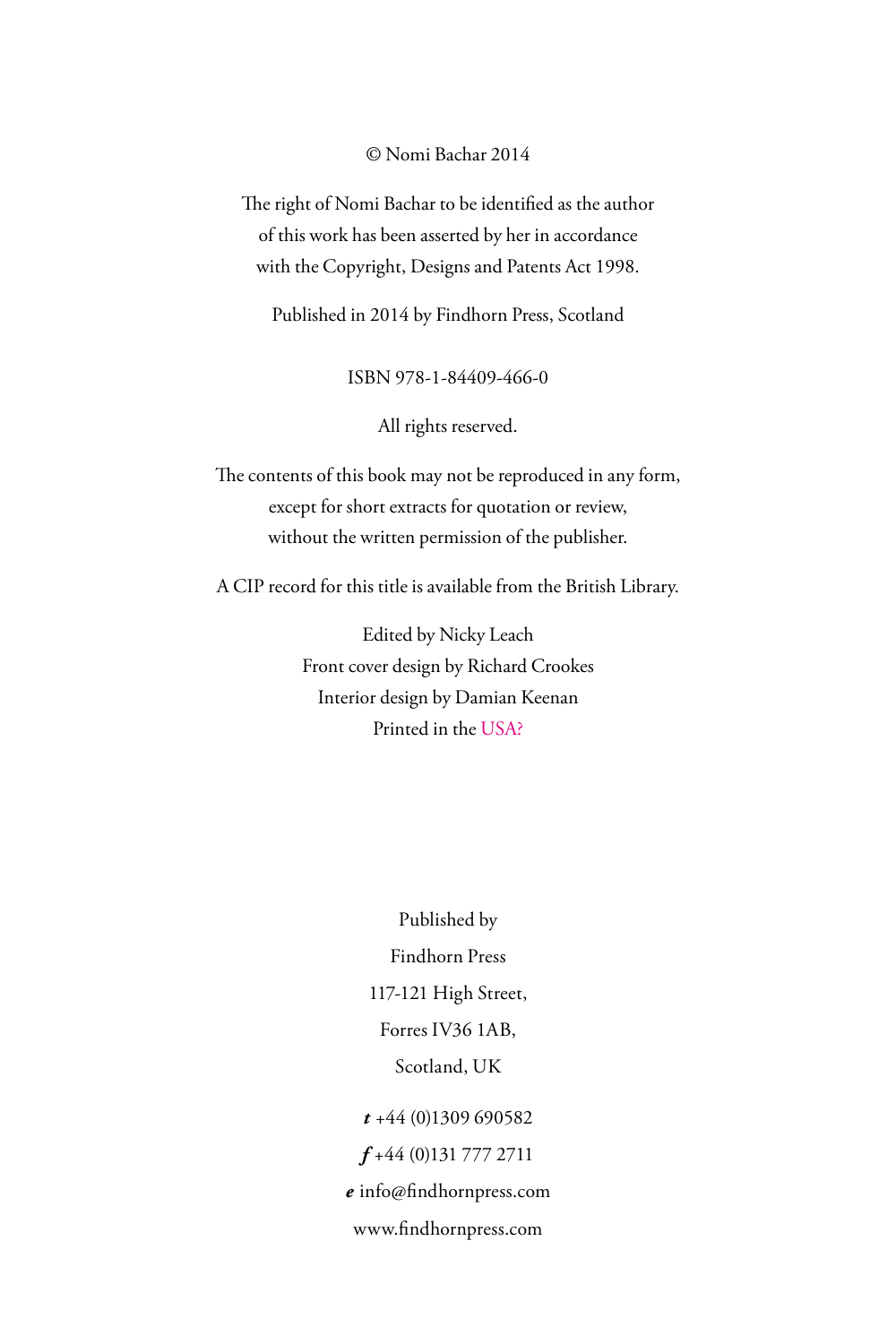## **CONTENTS**

|              |                                                        | $\overline{7}$ |
|--------------|--------------------------------------------------------|----------------|
|              | Introduction - My Own Journey and How to Use This Book | 9              |
| 1            |                                                        | 13             |
| $\mathbf{2}$ |                                                        | 21             |
| 3            |                                                        | 31             |
| 4            |                                                        | 39             |
| 5            |                                                        | 44             |
| 6            |                                                        | 54             |
| 7            |                                                        | 96             |
| 8            |                                                        | 123            |
| 9            |                                                        | 148            |
| 10           |                                                        | 163            |
| 11           |                                                        | 183            |
| 12           |                                                        | 197            |
| 13           |                                                        | 207            |
| 14           |                                                        |                |
|              |                                                        |                |
|              |                                                        |                |
|              |                                                        | 234            |
|              |                                                        | 236            |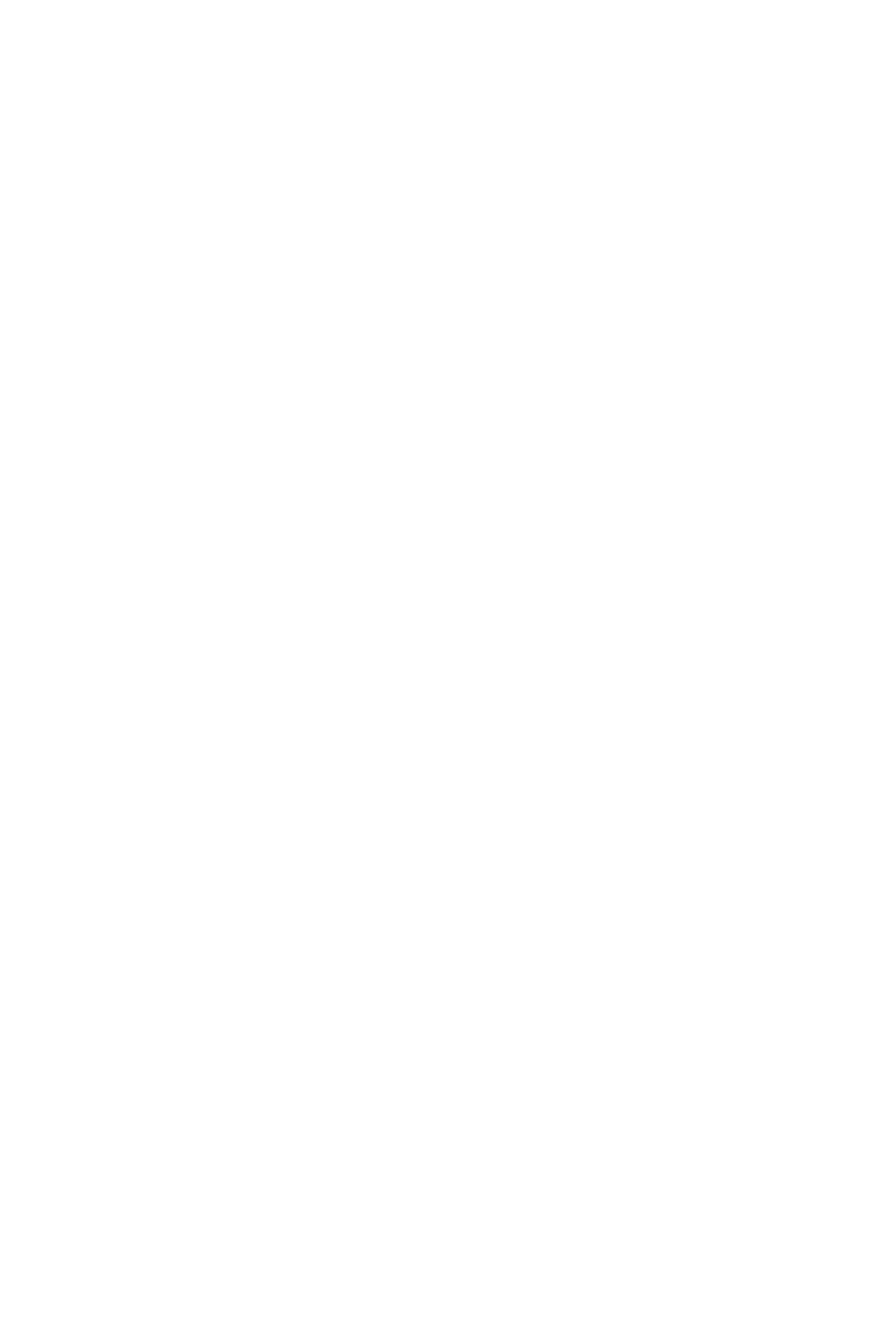### **Ack now ledgm en ts**

First and foremost, I thank my parents who have dedicated their lives to pro-viding for us. Your love and loyalty are etched in my heart.I thank my wonderful siblings—my brother Baruch and my sister Ora—for being my forever loving companions.

I thank my spiritual teachers: Shri Brahmananda Sarasvati, Lillian Shwabe, and Rav Michael Laitman.Your wisdom and compassion illuminate my path.

I thank my good friends. You are my playmates and my confidants, and your company is a joy to me.

I thank my clients. You inspire and move me every day.

Thank you, Ron Kopp, for your wise remarks and guidance in writing the book. Thank you, Nina Pollari, for helping with the typing and editing of my first chapters.

Thank you, Jackie Arellano and Talya Cousins, for your help with the design of the cover and the diagrams for the book.

And last, but not least: thank you, Theodore Poulis, for helping with organizing the final touches of the book.

You all inspired and supported the birth of this book, and I am grateful for your presence in my life.

— Nomi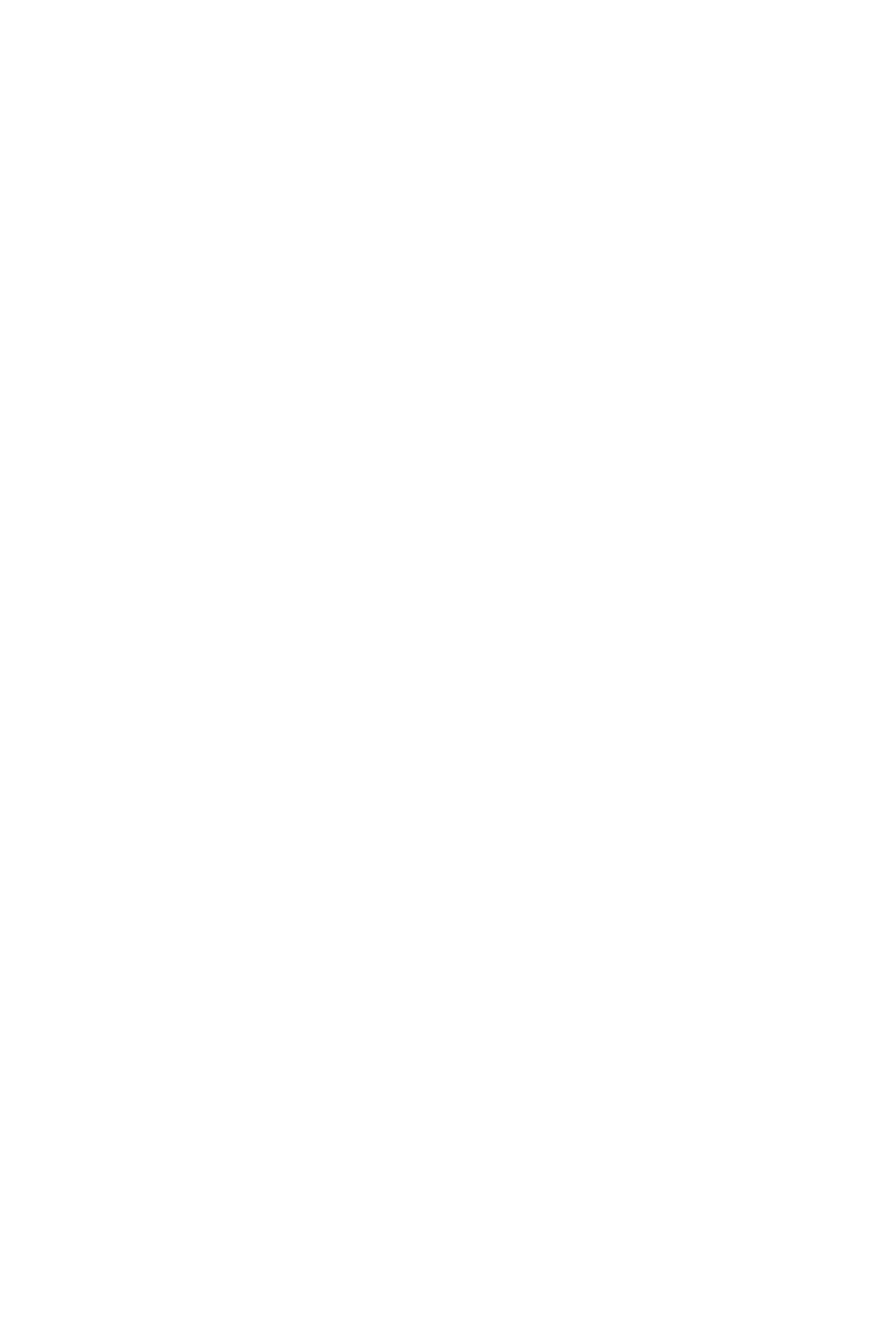#### **In troduction**

1 2 3

**My Own Journey and How to Use This Book**

This book was born out of my own personal journey and years of witnessing my clients and counseling them through their journeys. I feel deep gratitude for the inner courage and tenacity, theirs and my own, that keeps us traveling through darkness and light. I am deeply moved and inspired by my clients and all of us who are committed to our transformation.

 I was born and raised in Israel, and like most young Israeli women, I served two years in the army after completing high school. I was stationed at a border kibbutz under the Golan Heights. There was beauty in the simple life in nature and in working the fields—until the war interrupted it. Then there were the long nights and the two thousand bombs that fell on that kibbutz. When the war and the service were over I could use a long vacation, but the pressure to choose a career was mounting. It came as a shock to me, as well as to my parents, when I decided to audition for Bet-Tzvi, the Academy for the Performing Arts. I did not exhibit any acting talents, so my decision was puzzling. My father considered my decision very frivolous and irresponsible. He proclaimed that he did not raise me to be a gypsy, and had no intentions of supporting my studies. He expected me to enroll in the university and become a respectable scholar.

I actually expected that from myself, too, but some other force within me was driving me toward creative expression. That inner voice seemed to know better than I did what I needed. Now in hindsight, it is clear to me that my enrollment into the academy started my personal journey toward reclaiming my aliveness, inner freedom, and creative expression—a journey that became my life path. I was a young woman restricted, bound, and even imprisoned by her fears, insecurities, and defensive patterns. Unknowingly, I was guided by a deep need to experience inner freedom.

To my parents' surprise, I was accepted into the academy and received a full scholarship. In the academy, I was surrounded by some very expressive young people, and there *I* was—painfully shy, awkward, and inhibited. "Open up!" my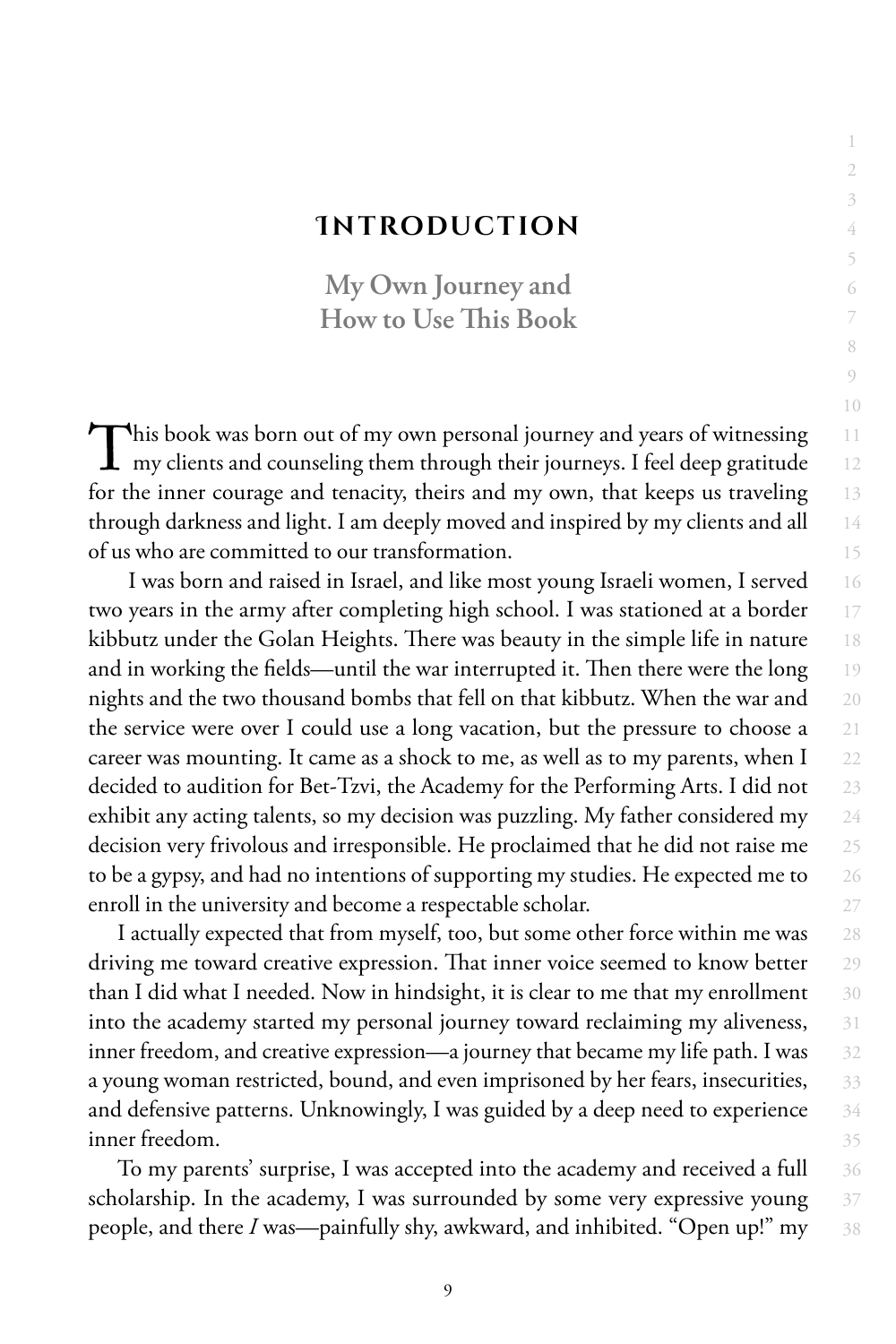frustrated acting teacher yelled at me, time and again. One little step at a time, and with an intuitive dedication to my sense of freedom, I proceeded and successfully graduated. One month after graduation, out of the blue, I received a call from an artistic director who had seen me in one of the academy's final productions. I was invited to audition, and as a result, was offered a principal role on the national stage as Nastia in Gogol's *Lower Depths*. My performance was a success, doors were opened, and I enjoyed years of performing, and later, directing, choreography, writing, and producing. At a crucial time in my life, when I was already living in New York City, I decided to train as a psychotherapist. The same path of healing, expression, and growth continued, albeit in a different form.

My personal journey has been one of many sheddings. Layers of defensive and protective shields needed to melt away to first uncover a sense of deep despair and hopelessness. It took self-awareness and much self-nurturing for the darkness to slowly dissolve. I needed to understand the roots of my suffering and to discover the real needs and desires hiding within them in order to grow beyond the pain. The gift is a passionate, vibrant, creative spirit, whose company I enjoy today.

This book is a road map to the art and craft of full aliveness—the pleasure and fulfillment of being true to the best and highest in you. The book presents the principles and philosophy, as well as the many practical processes, of the Gates of Power® Method. Gates of Power® developed slowly and organically throughout the years of my own inner work, and from 20 years of counseling others.

When reading this book, you need to know that it is not necessary for you to agree with, or even emotionally understand, everything presented, in order to glean insight, inspiration, and practical tools. Give yourself the freedom to take what feels right and useful to you personally; keep an open mind. Question, discuss, and allow for discovery. Do not rush your reading.Pause, taste, savor, feel.

I do recommend doing the exercises and using the Reflection Pauses to go within. A few words about reflection. To me, reflection means feeling into a question, using your intuition, imagination, and emotional association. It is a deeper level than just thought; therefore, it might take you some time to fully and truly answer each question. Please do not hesitate to revisit the Reflection Pauses and to change your answers if need be. At the same time, trust your instincts when answering the questions, and move through them with an ease and a speed that feels natural to you. The few lines that are present after each Reflection Pause symbolize a space for thought, but they are by no means there to limit your answers.

36 37 38 If you wish, feel free to work with a notebook and develop your answers as you go along.As you travel with me on the paths of this book, take yourself on an adventure. Keep in mind the Four Magic E's: Experience, Explore, and Express, so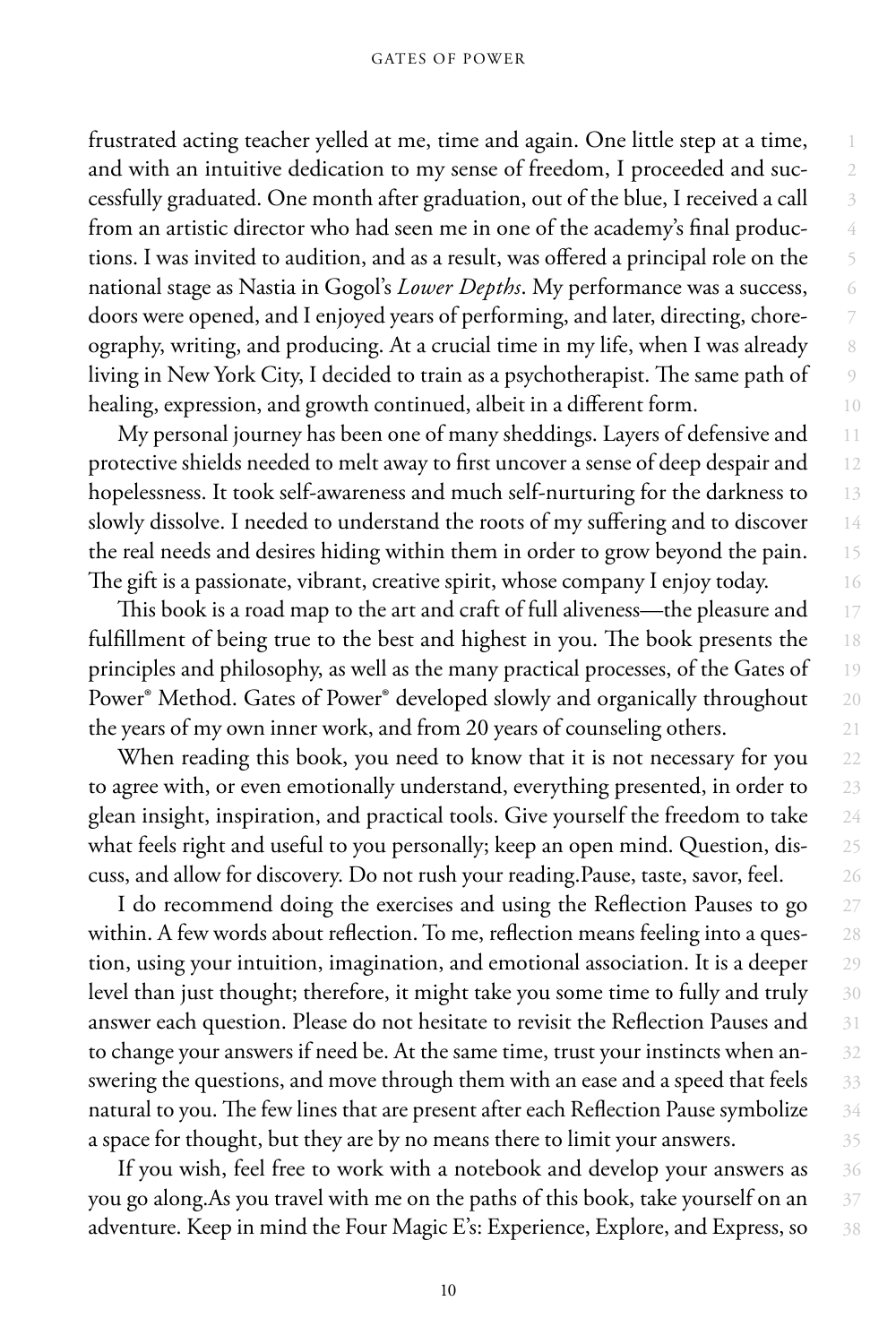that a natural sense of Empowerment emerges. Let the book become a mentoring companion; we can all use inspiration and a bit of mentoring. I am forever grateful for all my mentors—past, present, and future.

In order to open ourselves to joy, pleasure, and true expression, we need to find out what holds us back and binds us. The book explores the roots of suffering and the "Gates" to our inner power.

I believe that we are innately wired for happiness and fulfillment. The pursuit of bliss is our sacred right and our deepest blessing. We're meant to relearn how to be present in the moment and naturally intimate with ourselves and life. We can learn to have fun and engage in pleasurable activities, as kids do. We can learn to love with abandon, like wise fools; express ourselves like the inner artist that exists in each one of us; and be as caring and responsible as a great parent. What's more, we can enjoy all of these facets of ourselves simultaneously. The book offers you guidelines to create a joyful discipline for inner freedom and fulfilment.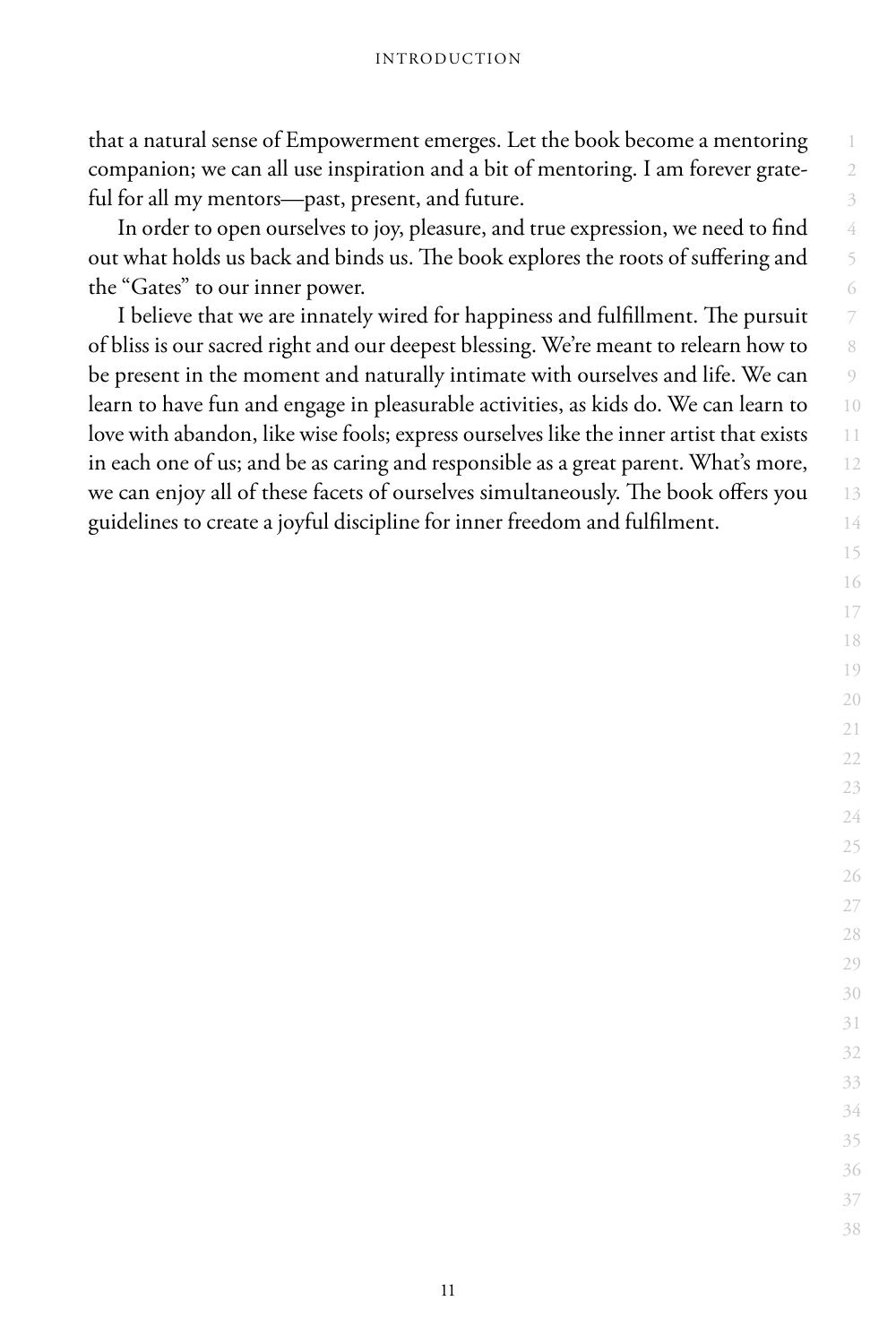#### GATES OF POWER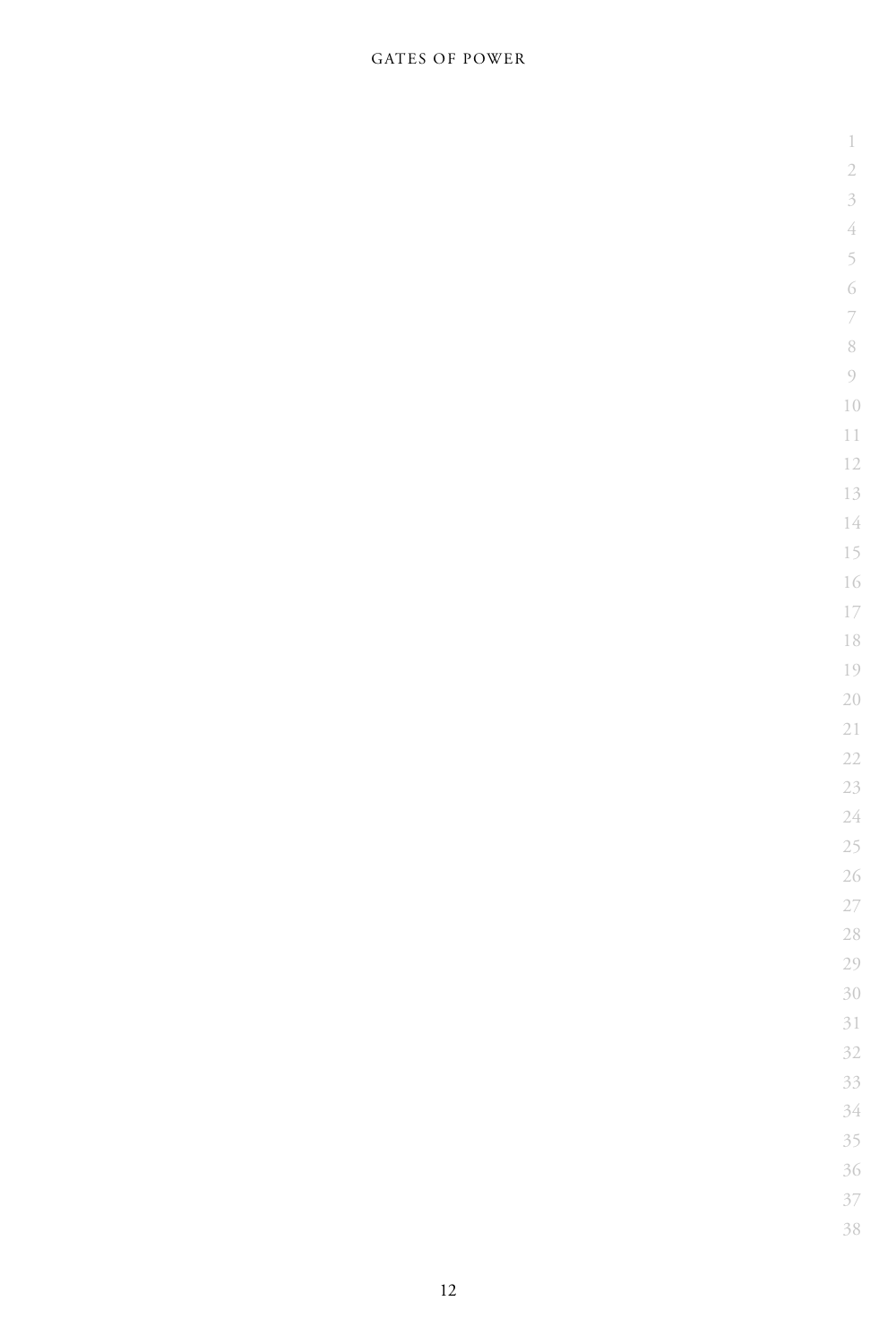### **AN INVITATION TO BE**

Invite you on a journey to full aliveness. "Full aliveness" is not a real expression, per se, so you won't find it in a dictionary; rather, it is my shorthand way to express the idea of being fully alive, and I will be using it from here on. If you are already on the path to full aliveness, enjoy the information and any new ideas or tools presented to you.

To me, full aliveness means self-expression, creativity, capacity to feel all of our feelings, openness to love, adventure, and learning, and the ability to actualize our vision and deepest desires to create a life of contribution. I know it seems like a lot, but why not go as far as we can? Nature intended us to be the healthiest, best version of ourselves, and our dreams want to come true. Commitment, passion, and discipline are necessary companions on the journey, and this book is here to assist you in the process. It is based on the Gates of Power® Method, a path to selftransformation and self-actualization.

On the one hand, it is important to be able to experience and accept all the aspects of living as a human being and, on the other, to realize that we are beings of consciousness moving through a human life. Our journey is one of embracing our earthly existence, creatively and expressively, while at the same time coming to know our true nature as spirit, pure awareness, and ultimately one with the Absolute.

I have learned that what gives us the most fulfillment and happiness is the ability to be who we are and grow into our true power. Being who we are, as simple as it sounds, is not that easy. It takes time, awareness, self-knowledge, and courage. It is a life-long process of learning to accept and express ourselves, to give of and to ourselves, and freely and confidently open up to receive and create happiness. We have a deep yearning to feel and know everything that lives within us. Since we're made of the same intelligence and energy that the whole universe is made of, we have a natural appetite to experience infinite possibilities within ourselves an appetite that entices us to constantly grow, change, and learn.This wonderful yearning for life is our jewel.

How is it, then, that sometimes it seems as though we are living alongside life, not really in it, as if there is a glass wall between us and life? A sense of emptiness 1 2 3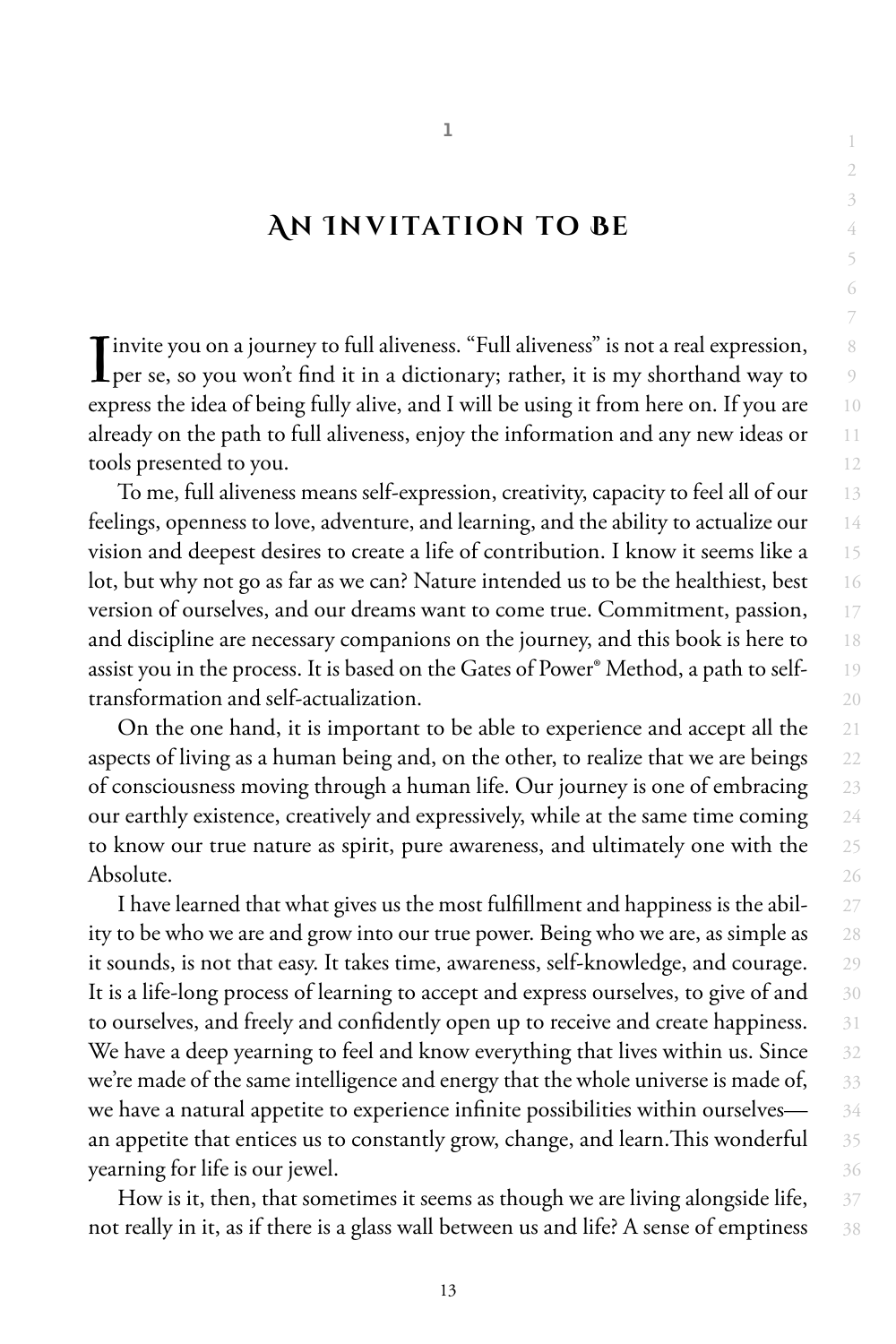and sadness is born out of that. I remember myself in my twenties, sitting on a bus and watching a group of people my age laughing, kidding around, and being silly. It sounded like they were miles away. There was that glass wall feeling. I was so withdrawn and joyless at that point in my life that laughter and silliness were things I observed, not things I experienced.

I think of children before they lose their spontaneity: their sense of curiosity, adventure, presence of being, playfulness, creativity, and open-heartedness. They have the ability to love. They are empowered and moved by things around them. They *are* fully. We were all children at one time, then something happened within us and we lost touch with our innocence, simplicity, and spontaneity. As adults, we do have extra responsibilities; we all do have to grow up, but the loss of our openness and spontaneity is not a necessary part of growing up. Our personal life history, as well as the cultural and societal influences, can inhibit our capacity for being fully alive and present. In varying degrees, we lose touch with our spontaneity. At times it is buried so deep that it feels like we cannot reach it.

I hope this book inspires and encourages you to make a commitment to find a path that takes you back to an open and expressive state of being. These abilities have not disappeared—we have just lost touch with some of them. We can reclaim them when we return to our source.

A beautiful poem by the Persian poet Rumi about the journey back to ourselves struck me as I was writing this chapter, and you will find passages from it scattered throughout. I am not including the entire poem, but it is called "If A Tree Could Wander," and it is widely anthologized and available on the internet if you would like to look it up.

*The drop that left its homeland, the sea, and then returned? It found an oyster waiting and grew into a pearl.*

When we become committed to our fulfillment, we begin to ask ourselves what really makes us happy. What brings us joy? What fulfills us? We're all unique, and our needs are different. Identifying our wants and needs and honoring them is the first step to fulfillment.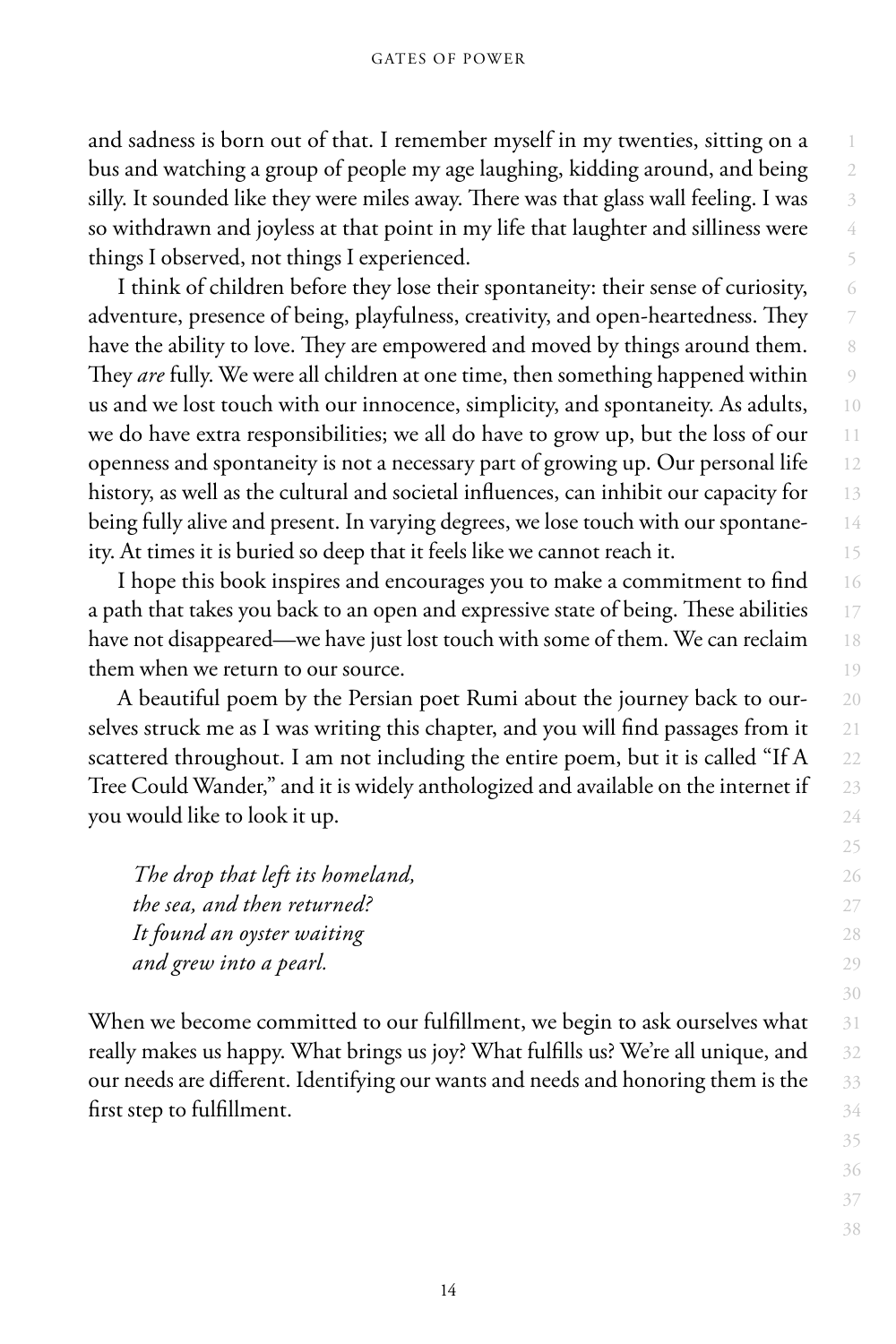#### **• • • R e f l e c t i o n P a u s e • • •**

1 2 3

What are some of the things that move you and bring you joy? Is it being in nature, hiking, swimming, or sitting by the sea? Is it reading, writing, dancing, or creating artwork? Is it a deep, fun-filled conversation with loved ones?

Reading the book will offer you many reflection pauses; these are a great opportunity to take time and engage in discovery. I suggest that you have your journal available when reading the book. Linger over the questions and enjoy them. Write, rewrite, ponder, and imagine. Brainstorm and question.

When I was pondering this question myself, I was utterly surprised to discover that I had written on my joy list: "Lying down in bed, watching history and art series." Since I did not grow up watching television at home (Israel, in its formative years), most of my life I have watched as little television as possible. Surely not in bed! The television set in my childhood home was in the living room, behind closed doors; placing a flat-screen television on the wall of the bedroom was new and almost felt politically incorrect. I wondered if I was becoming a "bed potato." But I had to admit to myself that a good movie in bed is fun. So let yourself indulge while you're writing your joy fulfillment list—it will do you a lot of good.

#### **REFLECTION PAUSE**

Is there a common thread that connects all of the things that make you feel fulfilled? Maybe you find that travel, discovery, and adventure are a common thread for you. Or, family, friends, connections, and heart-filled dialogue fulfill you most. List your common threads. Remember, there may be more than one.

What did you find? Does what makes you happy have to do with expressing yourself? Sharing with others? Contributing? Being in a space of creating and playing? Enjoying the world through your senses? Learning new things? Discovering and growing?

A client of mine, who is a very successful manager of several stores, told me he enjoyed being in a leadership position and was on his way to making the kind of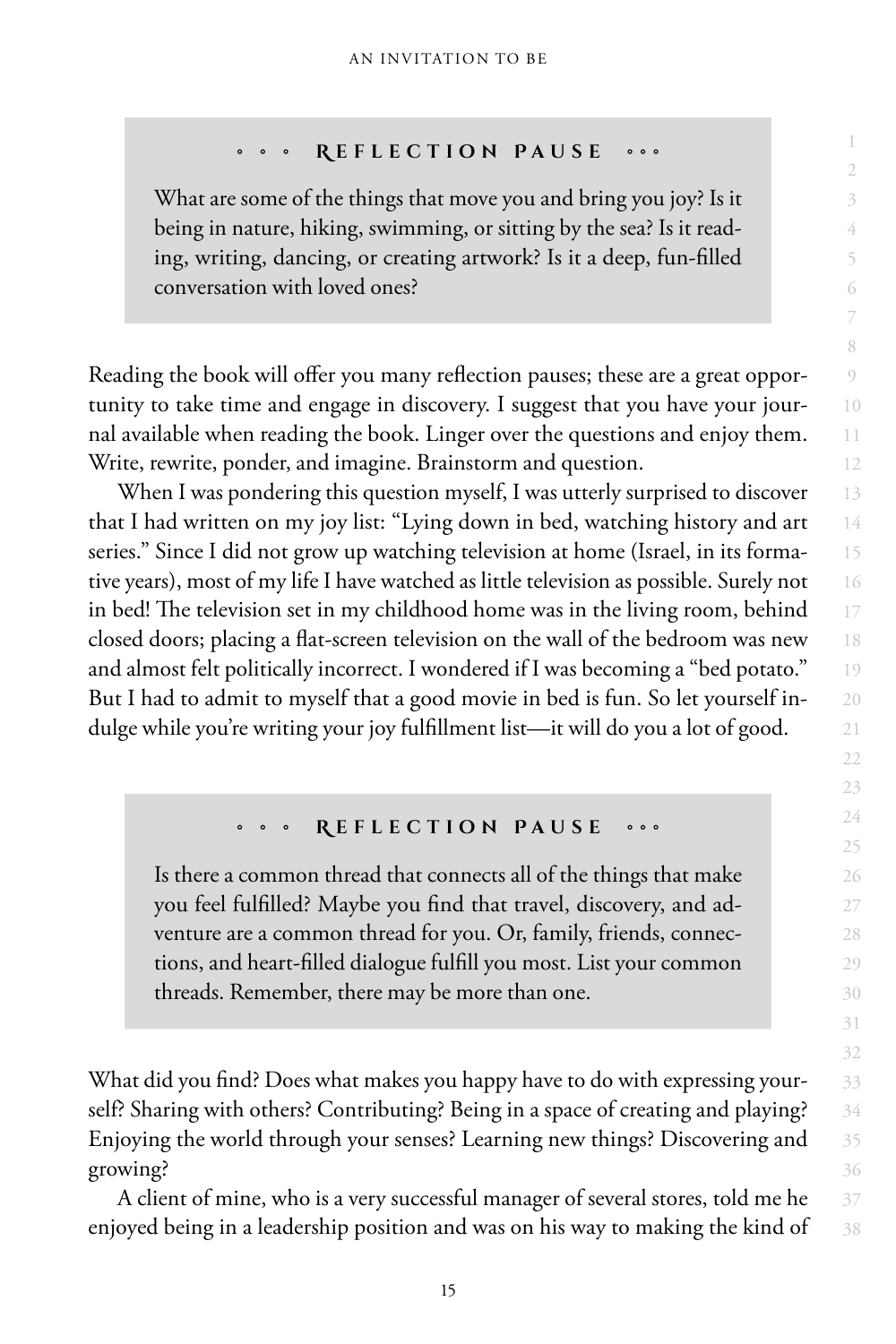money he had set out to make. But despite this, the joy and the fulfillment ingredients were lacking in his life.

When we made his joy list, we discovered that playing soccer (an old passion of his) and playing the guitar (another oldie!) were the first two items on the list. He was not enjoying either one of them. It took acknowledging the joy these gave him, as well as making time and space for them in his busy life, to replace the missing ingredients. He had to overcome the uncomfortable feeling that he was reverting back to adolescence. And if he was, so what? A bit of adolescence is a good thing.

We found that the common thread connecting all the elements on his joy list was physical and artistic expression. Honoring that thread changed his life. I think that if you look at what truly fulfills you, you will find it has to do with being expressive, creative, open and related—which brings us back to the idea of full aliveness and sense of inner power. Our journey is to return to what we already potentially are.

As we move into adulthood, most of us become aware of insecurities, repressions, and defensiveness, as I did. We feel that we are not as expressive or as secure as we want to be, but we don't know how to go about liberating ourselves. Some of us begin to question ourselves. When did I lose my spontaneity, my authenticity, and my ability to live joyfully? What happened in my life that took me away from myself? These are not easy questions to answer. It can take months or years to fully understand how and why we have lost certain abilities, but understanding is the basis of change.

Obviously, each one of us has a unique and personal history that influences the decisions we make and the way we view the world. I remember having one of these "aha" moments in acting school. We were doing an exercise connected to childhood memories, and I found myself sobbing uncontrollably in front of the class. It seemed like I somehow unearthed a painful memory.

I went back to the age of four. I had done something that angered my mom, who was very stressed by her life as it was, and I got severely beaten. I was terrified. Sobbing, I told Mom that I would tell Dad when he got back that she was unfair. When my dad got home, I rushed to him to tell him about the unjust punishment, but he had no patience to listen (he could hardly handle the simplest chores of life at that point in time, having just barely survived being physically wounded in the war, and three years of mental anguish). At that moment, I remember feeling like the light in the room went out.

Of course, my parents were doing the best they could to keep us going, but these years of stress took their toll on me. To the four-year-old me, this was a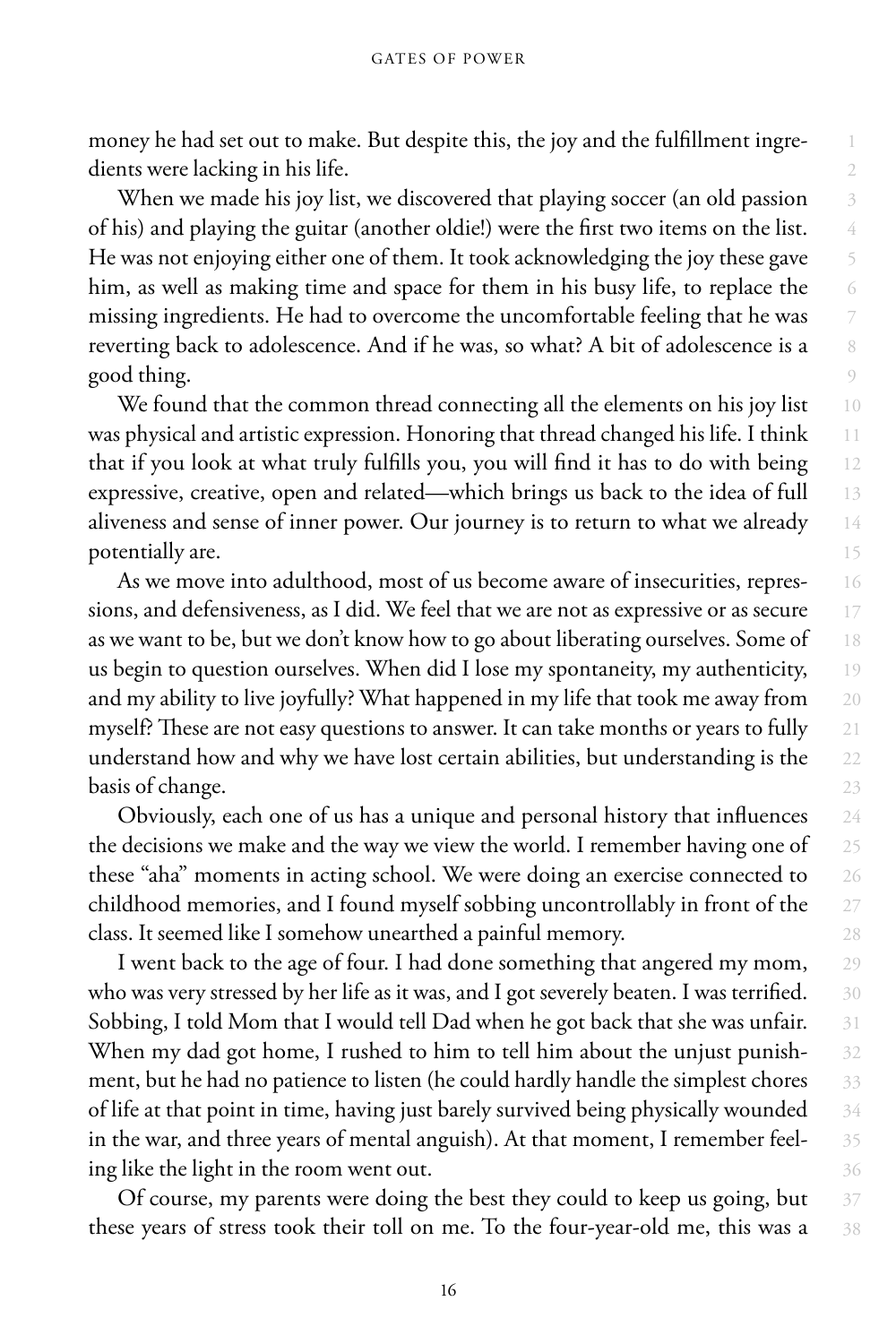moment of deep fear and loneliness, a moment that would color the way I experienced life. Needless to say, I had to work it out—and I did. But at that moment, crying in front of my acting class, I suddenly realized why the world up until then had felt so cold, indifferent, and punitive to me. This feeling lingered as a result of the experiences I had had as a child, and I needed to understand it to be able to move past it. I also realized that the moment was not an isolated experience; rather it was emblematic of a period of time in my early childhood.

There are different degrees to losing one's natural spontaneity and one's inner sense of power, and there are different reasons why this happens. One of the most important reasons is fear of disconnection. Because we are human beings, we naturally identify ourselves with our body and our personality. We feel separate from others, because I am in this body and you are in that body. This sense of separation makes us feel very vulnerable and transient. We need each other, and we need a sense of connection. Experiencing ourselves as separate, we try to somehow secure the connection with other people to ensure receiving comfort, love and caring. As children, we definitely felt this way.

At a young age, we create what can be called a "protective coat"—a way of being, inside and outside, that helps us feel secure and acceptable. This protective coat is an energetic, psychological, emotional, and behavioral defensive construct. It is an organized pattern associated with our response to early stresses and survival instincts. We create it in an effort to avoid feeling vulnerable and exposed to what we experience as the dangers of life: being alone, being unloved, being an outsider, feeling isolated emotionally and physically, the possibility of being different and unaccepted—all that scares us. Living under a protective coat, our expression is compromised. When we compromise our truth for a long time, the protective coat becomes our second nature, and we don't know that we are compromising anymore. It becomes our way of life. It becomes our identity.

The following story demonstrates the process of creating a protective coat.

Nina, one of my clients, is the eldest in a family of four children. Her father battled cancer on and off for eight years, and passed away when she was 10 years old. Her mom had had to go back to a full-time job when Nina was three. As Nina grew a little older, she needed to take on more and more responsibilities around the house, and with her younger siblings, to help her mother as much as possible. She learned to be a caretaker to her younger brother and two sisters. She needed to repress her needs and desires to become helpful, ready, and able at all times. Her role as a caretaker was necessary for her survival and the survival of her family. That was the "protective coat" she had had to create.

When she started working with me, she was deeply depressed and unmotivated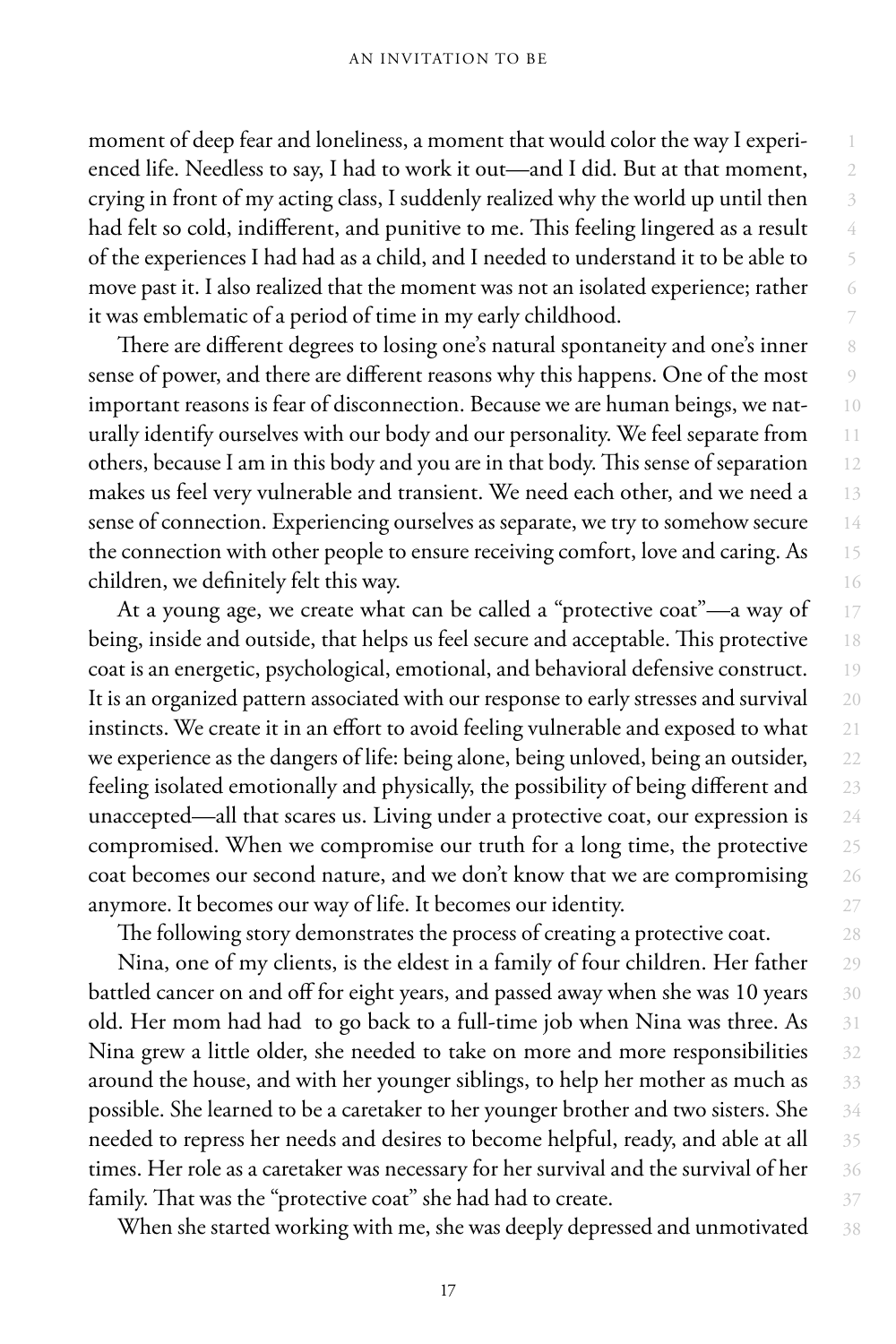to care for herself. She told me that as a child, she lived with the constant fear of losing her mother, too, so she did everything she could to help her. In the work we have done together, Nina has had to discover her needs and wants, which were buried under the habit of taking care of others. She has had to face the fear of losing people's affection if she lives for herself, too. Slowly, she has begun to enjoy fulfilling her desires, a bit at a time, and releasing the fear. Taking a bubble bath, for example, was unheard of in her former way of life. So was spending time reading on a bench on a sunny day. Or saying, "Not today" to a friend when she did not really want to do something. The list has grown over time, as joy has filtered in.

It is, at times, a slow and always courageous process to let go of our survival habits. What starts out as giving to ourselves overflows and becomes a joyful giving to others.

Imagine for a minute living inside an invisible protective layer. Can you see how that would create the sensation of a glass door, a separation between you and life? It is impossible to be fully present when we are constantly and mostly unconsciously feeling anxious about our survival, and living within a layer of insulation. At the same time, deep down, our anxiety persists. We worry that we might not be able to provide ourselves with the security that we need and want.

There are different colors and shapes to our protective coats. Some people create coats of shimmering colors and beautiful shapes to charm and engage others, while others create coats to hide inside, in order to appear nonexistent and as gray as possible. (We will explore more about this in the following chapters.) Moreover, in the effort to survive, we also hide away a part of ourselves—the unacceptable part that we don't think will help us survive in our family, culture, or society.

We are constantly on the lookout, constantly navigating our lives. It is a lot of work. We have gotten so used to the effort that it feels natural, like it is a part of us, like it is us, but it is a construct: a Defensive Self. We are not present and available to the moment; we are actually missing out on our lives. Our mind is constantly in the past or in the future, assessing situations. Feelings that do not fit into this attempt to survive are not allowed to come to the surface, making it difficult to fully connect and to contribute to ourselves and to others.

32 33 34 35 36 37 38 Writing this takes me to the memories of my first "big love." It was the first time I dared to open myself to love and, more frightening still, to the need to be loved. It was a bottomless need, and I was falling and falling. My old fear of being abandoned was so present that I could not enjoy the nurturing affection that was embracing me. I could not relax and be in the moment. I lived in the fear, not in the love. Living in my survival anxiety, I missed out on the bounty that was available to me. I remember one instance in particular: my partner was in the shower,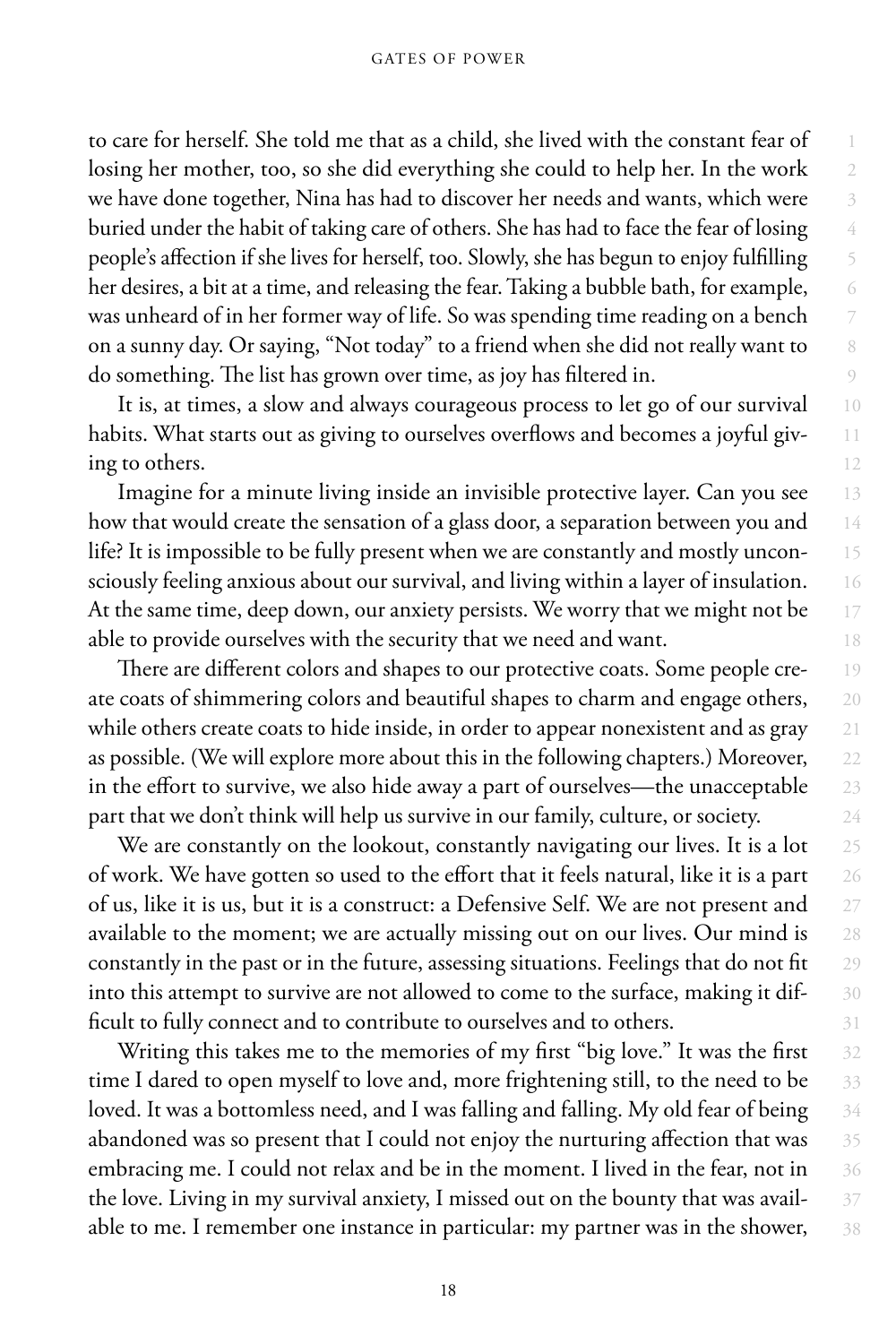and I was in bed, propped up on the pillows, reading. It was a peaceful, sunny Sunday morning—a moment of grace. All of a sudden, the thought that one day I might not be with him overwhelmed me, and I started crying hysterically. Sunny Sunday morning turned into Purgatory. Even though I was young and unaware, a budding commitment was born that Sunday. I vowed to myself to do whatever it takes to learn to enjoy my moments, be present in them, and become an inspiration to myself and others. Then there was the long and winding road of getting there.

*You lack a foot to travel? Then journey into yourself! And like a mine of rubies Receive the sunbeams[…]!*

There is a good reason why people are not eager to do the work of reclaiming full aliveness. It feels very scary to let go of protection. Our protective ways have brought us a certain sense of security, but underneath, the hidden part of the self is experiencing self-rejection, fear, pain, anger, unfulfilled expressions, and needs. These emotions are not allowed expression because they threaten our guarded way of being. At the same time, our emotional side also carries loving feelings, excitement, passion, and creativity. Those too are not allowed full expression. So all the things that we yearn for most—deep connections with other people, spontaneity, sense of play, creativity, joy, self-expression—all these treasures are not as easily accessible to us, because it is hard to be spontaneous and defensive at the same time. The two simply don't go together.

There are varying degrees of defensiveness. Some people are more open than others, and the level of our defensiveness fluctuates at different times. Most of us find little corners in our lives where we can allow some of our inner selves to come through. Artists find it when they create art. At times we find it with our most intimate friends, family, or lovers. We find moments to be in the truth for a little bit, but we are not living it fully.

There is no need to judge ourselves for creating a protective coat. This is what we do in order to survive. As long as we identify with our body and our defensive thoughts, we live in fear. As we learn to experience ourselves as beings beyond a body and a persona, beings of consciousness (infinite and eternal) our fear of separation and death eases, our ability to relax into living grows, and with it comes our ability to share our gifts. In fact, our lives are a journey toward the realization of our truth and our spiritual power.